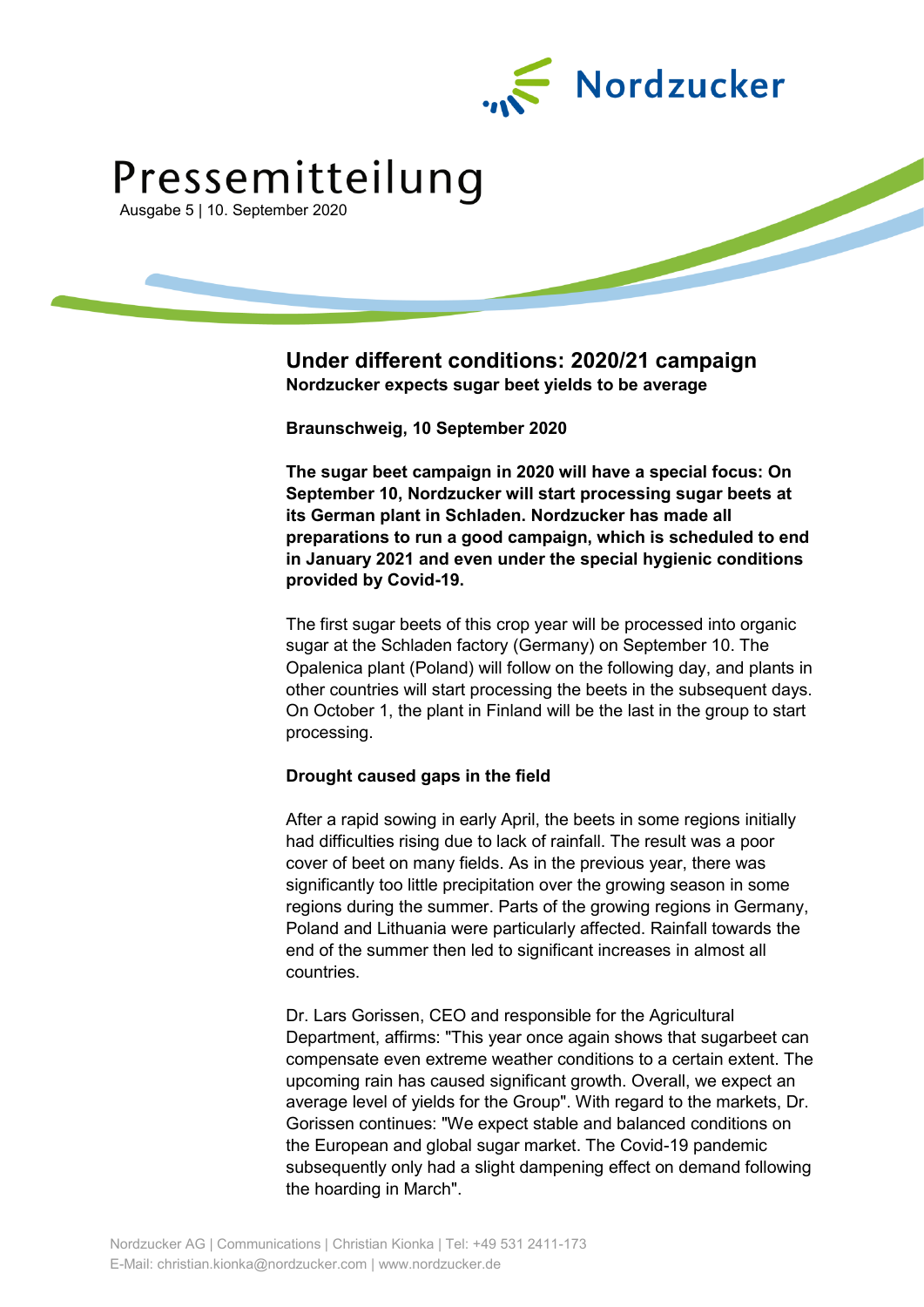Organic beet will be processed into organic sugar again this year. Additional contracts with growers will lead to expanded production of organic sugar. For Nordzucker, beets from organic cultivation are processed in Schladen, Nykøbing (Denmark) and Kèdainiai (Lithuania).

#### **End of campaign expected in January**

Axel Aumüller, COO, states that plants in all countries are well prepared for the campaign, which runs until January: "Our colleagues in the plants have prepared the factories well for the campaign, even under the challenging conditions. Our hygiene measures for Covid-19 have been implemented in the plants, the primary goal is and remains the prevention of infections. We were also able to implement our investments in the warehousing and logistics areas during the preparation phase. We have the market and the quality requirements of our customers firmly in mind".

The second main focus is on further improving the energy balance of the plants. Aumüller continues: "In our "Go Green" project, we are pursuing the goal of further reducing CO2 emissions in our plants and in the long term getting by without fossil fuels. Even in economically challenging times, we are continuing to stay on course in terms of energy efficiency and reducing emissions".

The start dates of all Nordzucker factories for the 2020/21 campaign:

#### **Germany**

| Clauen          | 15 September                |
|-----------------|-----------------------------|
| Klein Wanzleben | 22 September                |
| Nordstemmen     | 18 September                |
| Schladen        | 10 September (organic beet) |
| Uelzen          | 15 September                |
| Denmark         |                             |
| Nakskov         | 29 September                |
| Nykøbing        | 18 September (organic beet) |
| Sweden          |                             |
| Örtofta         | 16 September                |
| Finland         |                             |
| Säkylä          | 1 October                   |
| Lithuania       |                             |
| Kèdainiai       | 14 September (organic beet) |